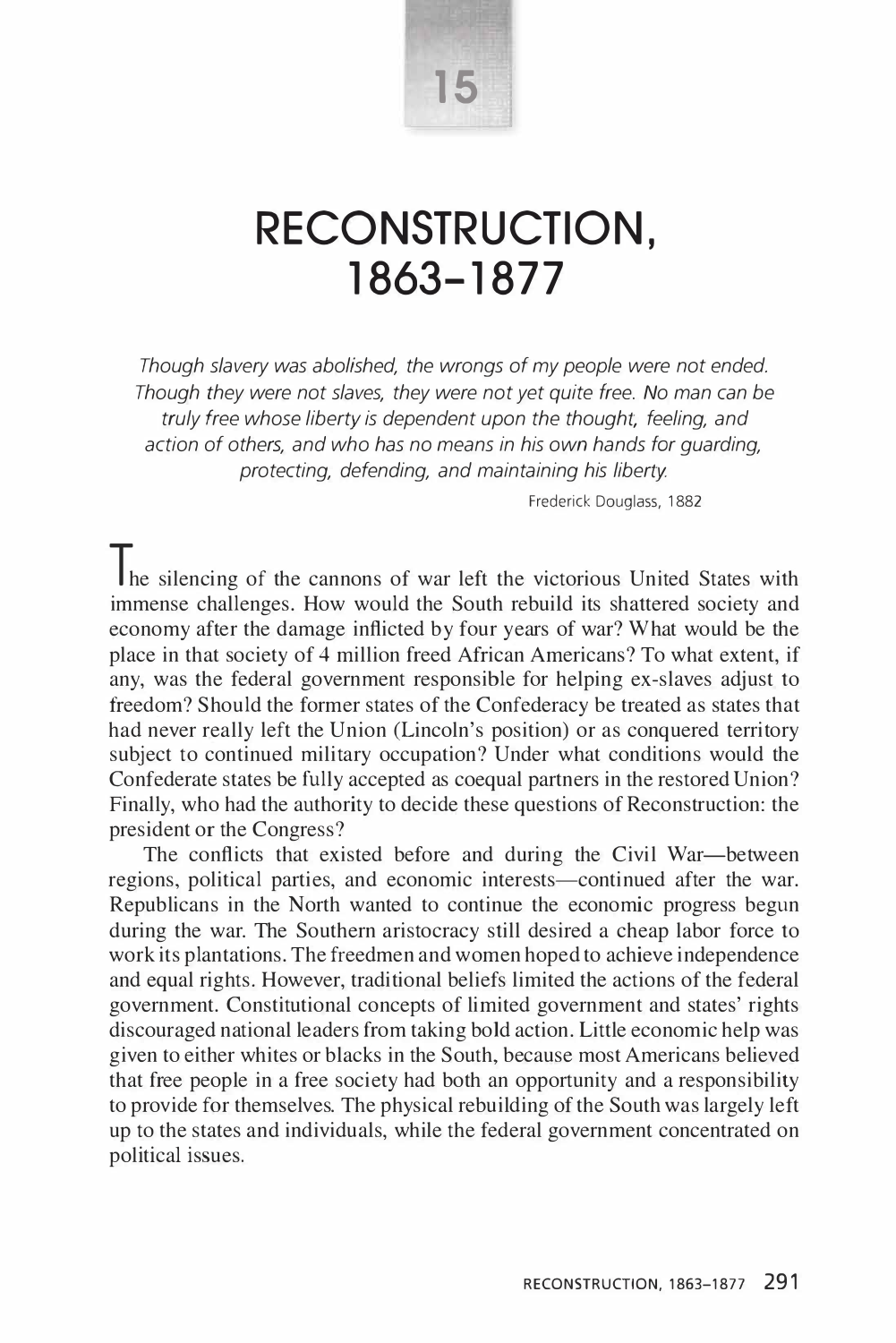# **Reconstruction Plans of Lincoln and Johnson**

Throughout his presidency, Abraham Lincoln held firmly to the belief that the Southern states could not constitutionally leave the Union and therefore never did leave. He viewed the Confederates as only a disloyal minority. After Lincoln's assassination, Andrew Johnson attempted to carry out Lincoln's plan for the political Reconstruction of the 11 former states of the Confederacy.

# *Lincoln's Policies*

Because Lincoln thought the Southern states had never left the Union, he hoped they could be reestablished by meeting a minimum test of political loyalty.

**Proclamation of Amnesty and Reconstruction (1863)** As early as December 1863, Lincoln set up an apparently simple process for political reconstruction—that is, for reconstructing the state governments in the South so that Unionists were in charge rather than secessionists. The president's Proclamation of Amnesty and Reconstruction provided for the following:

- Full presidential pardons would be granted to most Confederates who (1) took an oath of allegiance to the Union and the U.S. Constitution, and (2) accepted the emancipation of slaves.
- A state government could be reestablished and accepted as legitimate by the U.S. president as soon as at least 10 percent of the voters in that state took the loyalty oath.

In practice, Lincoln's proclamation meant that each Southern state would be required to rewrite its state constitution to eliminate the existence of slavery. Lincoln's seemingly lenient policy was designed both to shorten the war and to give added weight to his Emancipation Proclamation. (When Lincoln made this proposal in late 1863, he feared that if the Democrats won the 1864 election, they would overturn the proclamation.)

**Wade-Davis Bill (1864)** Many Republicans in Congress objected to Lincoln's 10 percent plan, arguing that it would allow a supposedly reconstructed state government to fall under the domination of disloyal secessionists. In 1864, Congress passed the Wade-Davis Bill, which proposed far more demanding and stringent terms for Reconstruction. The bill required 50 percent of the voters of a state to take a loyalty oath and permitted only non-Confederates to vote for a new state constitution. Lincoln refused to sign the bill, pocketvetoing it after Congress adjourned. How serious was the conflict between President Lincoln and the Republican Congress over Reconstruction policy? Historians still debate this question. In any case, Congress was no doubt ready to reassert its powers in 1865, as Congresses traditionally do after a war.

**Freedmen's Bureau** In March 1865, Congress created an important new agency: the Bureau of Refugees, Freedmen, and Abandoned Lands, known simply as the Freedmen's Bureau. The bureau acted as an early welfare agency, providing food, shelter, and medical aid for those made destitute by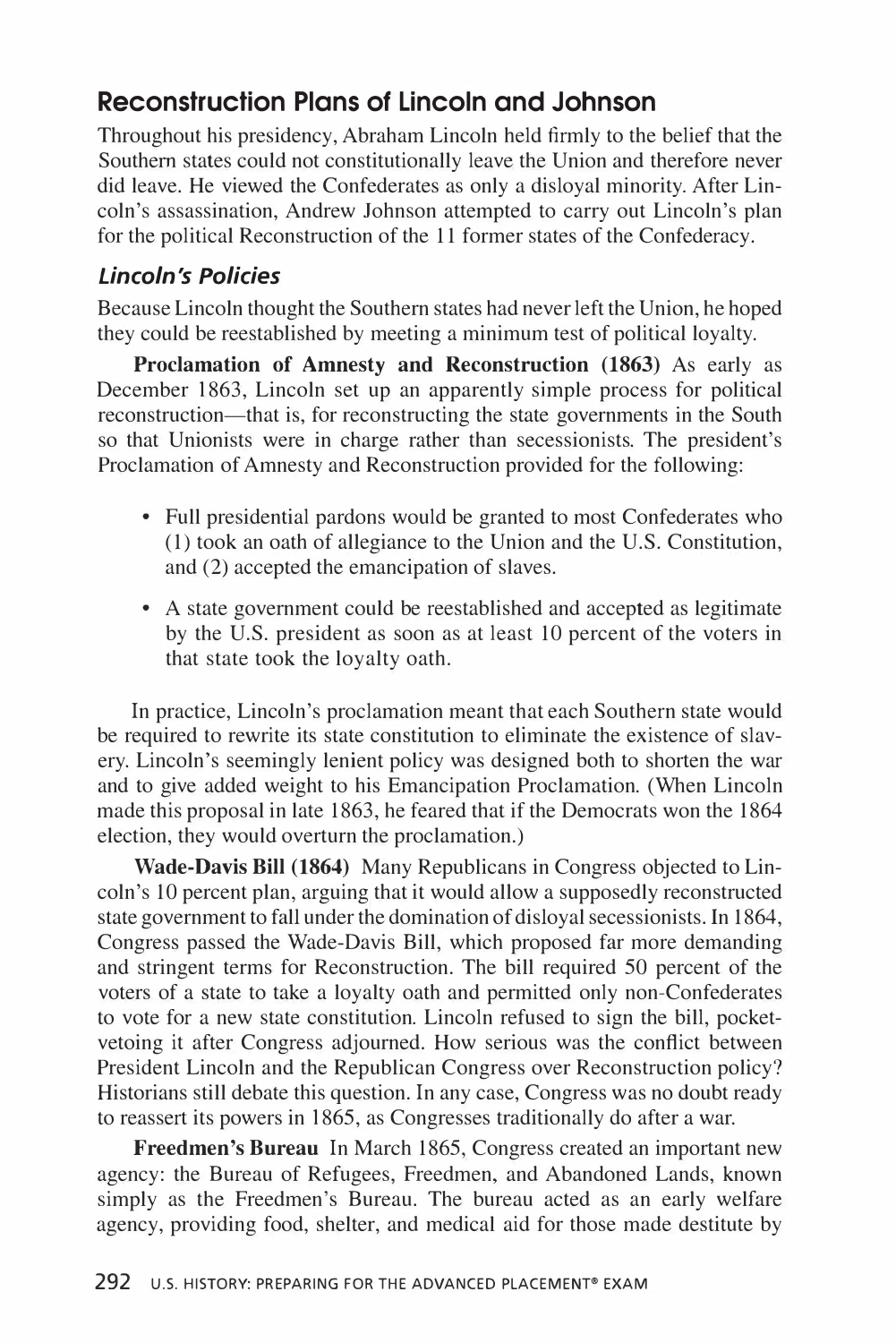the war-both blacks (chiefly freed slaves) and homeless whites. At first, the Freedmen's Bureau had authority to resettle freed blacks on confiscated farmlands in the South. Its efforts at resettlement, however, were later frustrated when President Johnson pardoned Confederate owners of the confiscated lands, and courts then restored most of the lands to their original owners.

The bureau's greatest success was in education. Under the able leadership of General Oliver 0. Howard, it established nearly 3,000 schools for freed blacks, including several colleges. Before federal funding was stopped in 1870, the bureau's schools taught an estimated 200,000 African Americans how to read.

**Lincoln's Last Speech** In his last public address (April 11, 1865), Lincoln encouraged Northerners to accept Louisiana as a reconstructed state. (Louisiana had already drawn up a new constitution that abolished slavery in the state and provided for African Americans' education.) The president also addressed the question-highly controversial at the time-of whether freedmen should be granted the right to vote. Lincoln said: "I myself prefer that it were *now* conferred on the very intelligent, and on those who serve our cause as soldiers." Three days later, Lincoln's evolving plans for Reconstruction were ended with his assassination. His last speech suggested that, had he lived, he probably would have moved closer to the position taken by the progressive, or Radical, Republicans. In any event, hope for lasting reform was dealt a devastating blow by the sudden removal of Lincoln's skillful leadership.

#### *Johnson and Reconstruction*

Andrew Johnson's origins were as humble as Lincoln's. A self-taught tailor, he rose in Tennessee politics by championing the interests of poor whites in their economic conflict with rich planters. Johnson was the only senator from a Confederate state who remained loyal to the Union. After Tennessee was occupied by Union troops, he was appointed that state's war governor. Johnson was a Southern Democrat, but Republicans picked him to be Lincoln's running mate in 1864 in order to encourage pro-Union Democrats to vote for the Union (Republican) party. In one of the accidents of history, Johnson became the wrong man for the job. As a white supremacist, the new president was bound to clash with Republicans in Congress who believed that the war was fought not just to preserve the Union but also to liberate blacks from slavery.

**Johnson's Reconstruction Policy** At first, many Republicans in Congress welcomed Johnson's presidency because of his animosity for the Southern aristocrats who had led the Confederacy. In May 1865, Johnson issued his own Reconstruction proclamation that was very similar to Lincoln's 10 percent plan. In addition to Lincoln's terms, it provided for the disfranchisement (loss of the right to vote and hold office) of ( 1) all former leaders and officeholders of the Confederacy and (2) Confederates with more than \$20,000 in taxable property. However, the president retained the power to grant individual pardons to "disloyal" Southerners. This was an escape clause for the wealthy planters, and Johnson made frequent use of it. As a result of the president's pardons, many former Confederate leaders were back in office by the fall of 1865.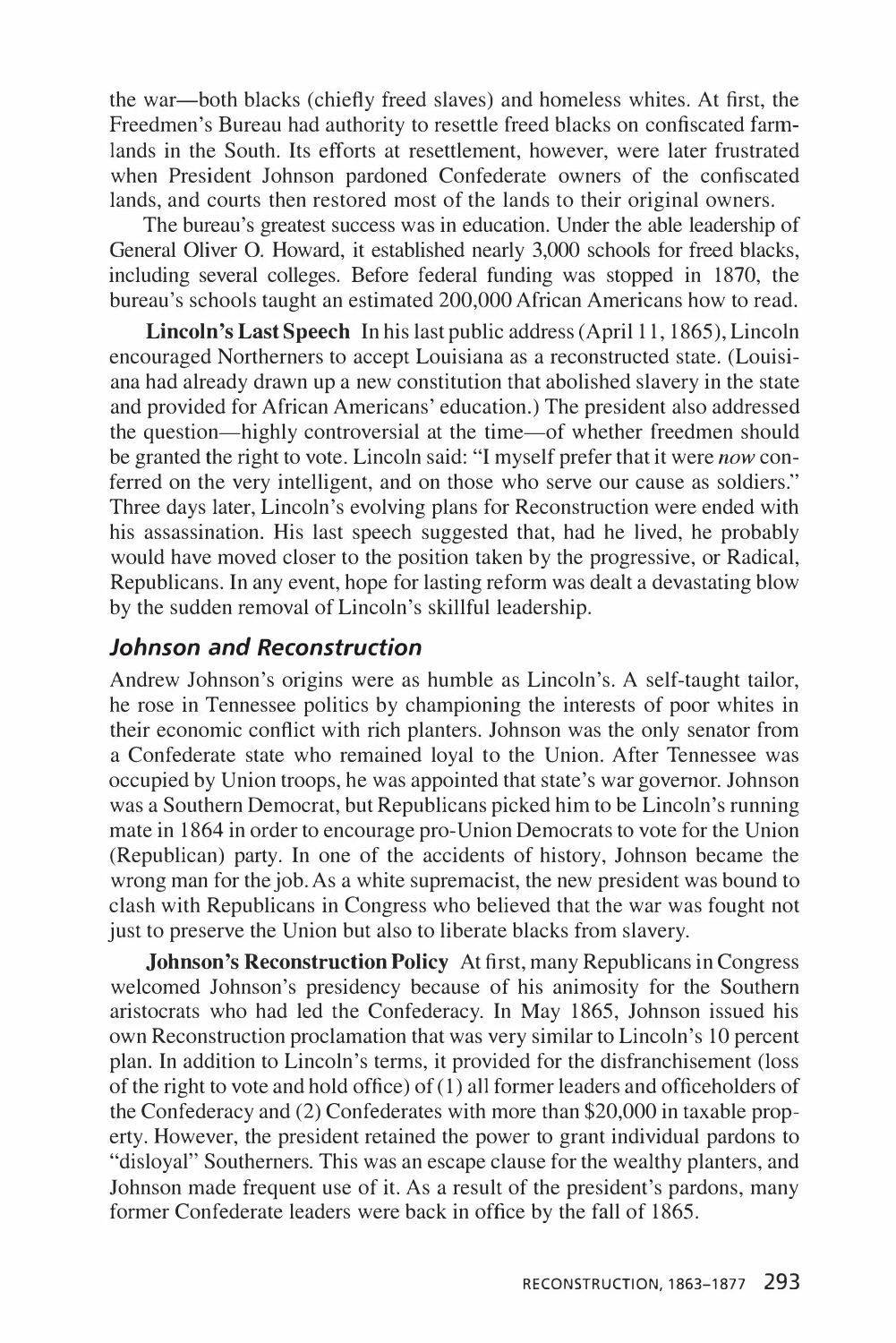**Southern Governments of 1865** Just eight months after Johnson took office, all 11 of the ex-Confederate states qualified under the president's Reconstruction plan to become functioning parts of the Union. The Southern states drew up constitutions that repudiated secession, negated the debts of the Confederate government, and ratified the 13th Amendment abolishing slavery. On the other hand, none of the new constitutions extended voting rights to blacks. Furthermore, to the dismay of Republicans, former leaders of the Confederacy won seats in Congress. For example, Alexander Stephens, the former Confederate vice president, was elected U.S. senator from Georgia.

**Black Codes** The Republicans became further disillusioned with Johnson as Southern state legislatures adopted Black Codes that restricted the rights and movements of the former slaves. The codes (1) prohibited blacks from either renting land or borrowing money to buy land; (2) placed freedmen into a form of semi bondage by forcing them, as "vagrants" and "apprentices," to sign work contracts; and (3) prohibited blacks from testifying against whites in court. The contract-labor system, in which blacks worked cotton fields under white supervision for deferred wages, seemed little different from slavery.

Appalled by reports of developments in the South, Republicans began to ask, "Who won the war?" In early 1866, unhappiness with Johnson developed into an open rift when the Northern Republicans in Congress challenged the results of elections in the South. They refused to seat Alexander Stephens and other duly elected representatives and senators from ex-Confederate states.

**Johnson's Vetoes** Johnson alienated even moderate Republicans in early 1866 when he vetoed a bill increasing the services and protection offered by the Freedmen's Bureau and a civil rights bill that nullified the Black Codes and guaranteed full citizenship and equal rights to African Americans. The vetoes marked the end of the first round of Reconstruction. During this round, Presidents Lincoln and Johnson had restored the 11 ex-Confederate states to their former position in the Union, ex-Confederates had returned to high offices, and Southern states began passing Black Codes.

| Presidential Vetoes, 1853 to 1880 |               |  |  |
|-----------------------------------|---------------|--|--|
| <b>President</b>                  | <b>Vetoes</b> |  |  |
| <b>Franklin Pierce</b>            | q             |  |  |
| James Buchanan                    |               |  |  |
| <b>Abraham Lincoln</b>            | 7             |  |  |
| <b>Andrew Johnson</b>             | 29            |  |  |
| <b>Ulysses S. Grant</b>           | 93            |  |  |
| <b>Rutherford B. Hayes</b>        | 13            |  |  |

**Source:** "Summary of Bills Vetoed, 1789-Present." United States Senate, www.senate.gov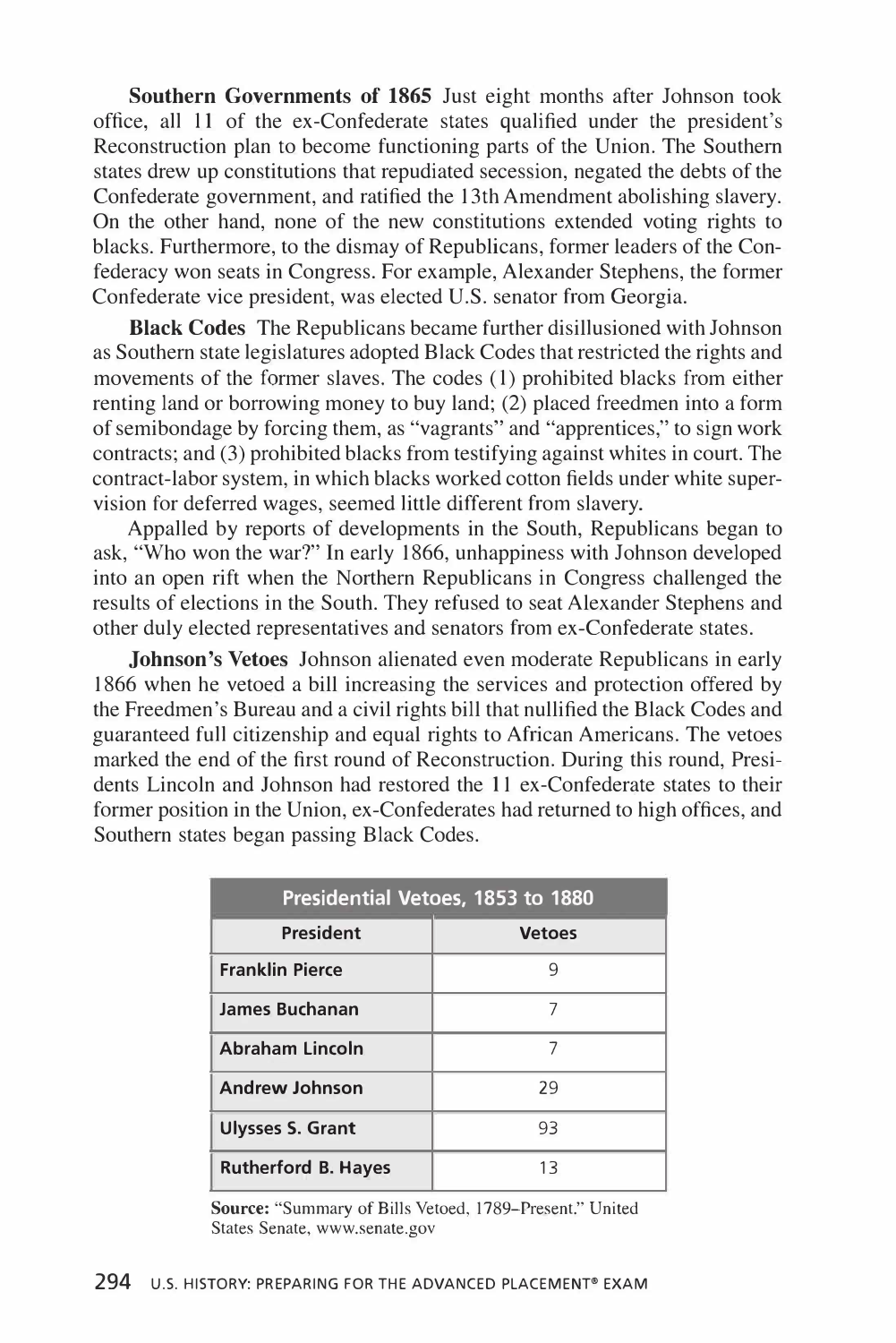# **Congressional Reconstruction**

By the spring of 1866, the angry response of many members of Congress to Johnson's policies led to the second round of Reconstruction. This one was dominated by Congress and featured policies that were harsher on Southern whites and more protective of freed African Americans.

# *Radical Republicans*

Republicans had long been divided between (1) moderates, who were chiefly concerned with economic gains for the white middle class, and (2) radicals, who championed civil rights for blacks. Although most Republicans were moderates, several became more radical in 1866 partly out of fear that a reunified Democratic party might again become dominant. After all, now that the federal census counted all people equally (no longer applying the old three-fifths rule for enslaved persons), the South would have more representatives in Congress than before the war and more strength in the electoral college in future presidential elections.

The leading Radical Republican in the Senate was Charles Sumner of Massachusetts (who returned to the Senate three years after his caning by Brooks). In the House, Thaddeus Stevens of Pennsylvania hoped to revolutionize Southern society through an extended period of military rule in which African Americans would be free to exercise their civil rights, would be educated in schools operated by the federal government, and would receive lands confiscated from the planter class. Many Radical Republicans, such as Benjamin Wade of Ohio, endorsed several liberal causes: women's suffrage, rights for labor unions, and civil rights for Northern African Americans. Although their program was never fully implemented, the Radical Republicans struggled to extend equal rights to all Americans.

**Civil Rights Act of 1866** Among the first actions in congressional Reconstruction were votes to override, with some modifications, Johnson's vetoes of both the Freedmen's Bureau Act and the first Civil Rights Act. The Civil Rights Act pronounced all African Americans to be U.S. citizens (thereby repudiating the decision in the Dred Scott case) and also attempted to provide a legal shield against the operation of the Southern states' Black Codes. Republicans feared, however, that the law could be repealed if the Democrats ever won control of Congress. They therefore looked for a more permanent solution in the form of a constitutional amendment.

**Fourteenth Amendment** In June 1866, Congress passed and sent to the states an amendment that, when ratified in 1868, had both immediate and longterm significance for American society. The 14th Amendment

- declared that all persons born or naturalized in the United States were citizens
- obligated the states to respect the rights of U.S. citizens and provide them with "equal protection of the laws" and "due process of law" ( clauses full of meaning for future generations)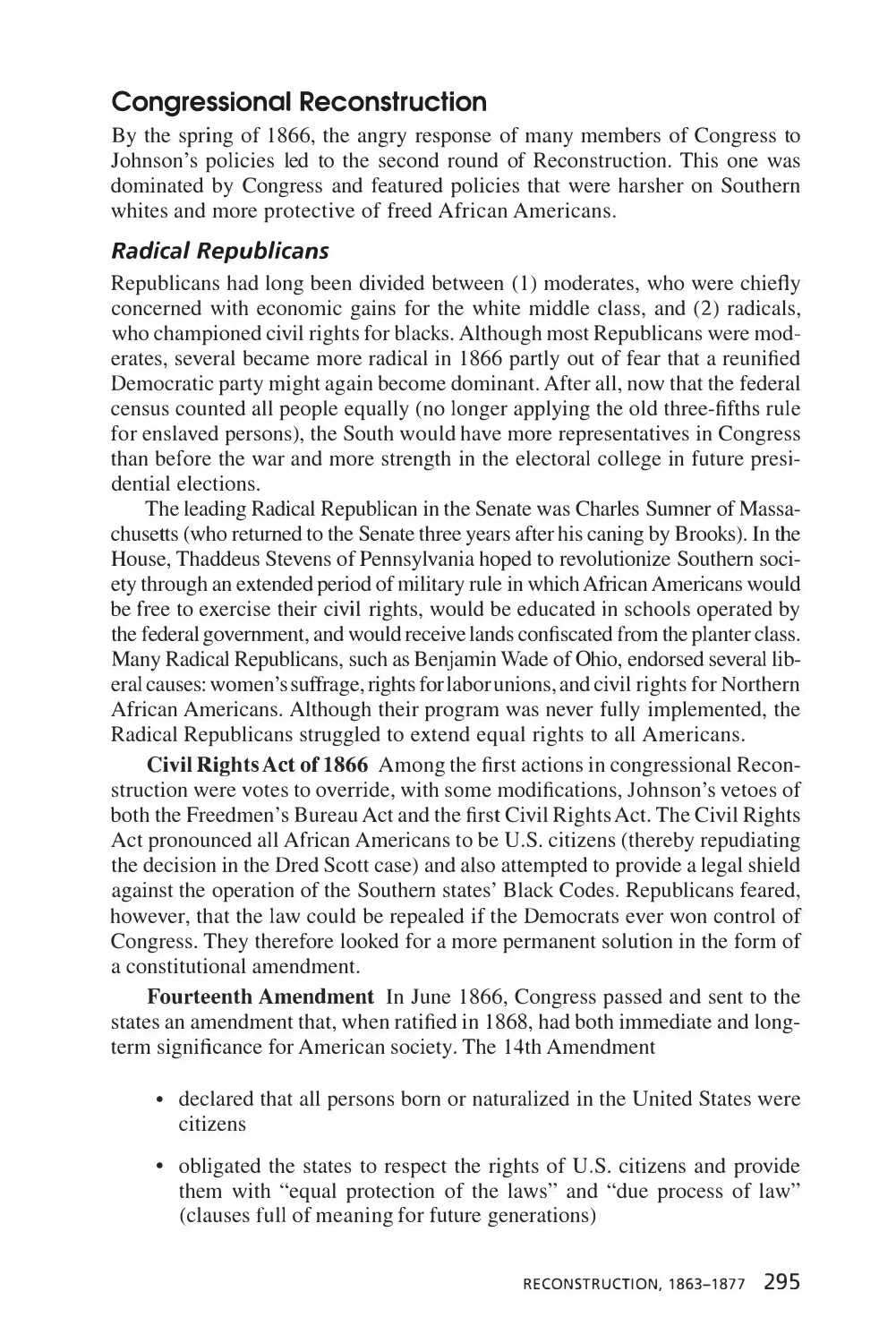For the first time, the Constitution required *states* as well as the federal government to uphold the rights of citizens. The amendment's key clauses about citizenship and rights produced mixed results in 19th-century courtrooms. However, in the 1950s and later, the Supreme Court would make "equal protection of the laws" and the "due process" clause the keystone of civil rights for minorities, women, children, disabled persons, and those accused of crimes.

Other parts of the 14th Amendment applied specifically to Congress' plan of Reconstruction. These clauses

- disqualified former Confederate political leaders from holding either state or federal offices
- repudiated the debts of the defeated governments of the Confederacy
- penalized a state if it kept any eligible person from voting by reducing that state's proportional representation in Congress and the electoral college

**Report of the Joint Committee** In June 1866, a joint committee of the House and the Senate issued a report recommending that the reorganized former states of the Confederacy were not entitled to representation in Congress. Therefore, those elected from the South as senators and representatives should not be permitted to take their seats. The report further asserted that Congress, not the president, had the authority to determine the conditions for allowing reconstructed states to rejoin the Union. By this report, Congress officially rejected the presidential plan of Reconstruction and promised to substitute its own plan, part of which was embodied in the 14th Amendment.

**The Election of 1866** Unable to work with Congress, Johnson took to the road in the fall of 1866 in his infamous "swing around the circle" to attack his opponents. His speeches appealed to the racial prejudices of whites by arguing that equal rights for blacks would result in an "Africanized" society. Republicans counterattacked by accusing Johnson of being a drunkard and a traitor. They appealed to anti-Southern prejudices by employing a campaign tactic known as "waving the bloody shirt"—inflaming the anger of Northern voters by reminding them of the hardships of war. Republican propaganda emphasized that Southerners were Democrats and, by a gross jump in logic, branded the entire Democratic party as a party of rebellion and treason.

Election results gave the Republicans an overwhelming victory. After 1866, Johnson's political adversaries-both moderate and Radical Republicans-had more than a two-thirds majority in both the House and the Senate.

**Reconstruction Acts of 1867** Over Johnson's vetoes, Congress passed three Reconstruction acts in early 1867, which took the drastic step of placing the South under military occupation. The acts divided the former Confederate states into five military districts, each under the control of the Union army. In addition, the Reconstruction acts increased the requirements for gaining readmission to the Union. To win such readmission, an ex-Confederate state had to ratify the 14th Amendment and place guarantees in its constitution for granting the franchise (right to vote) to all adult males, regardless of race.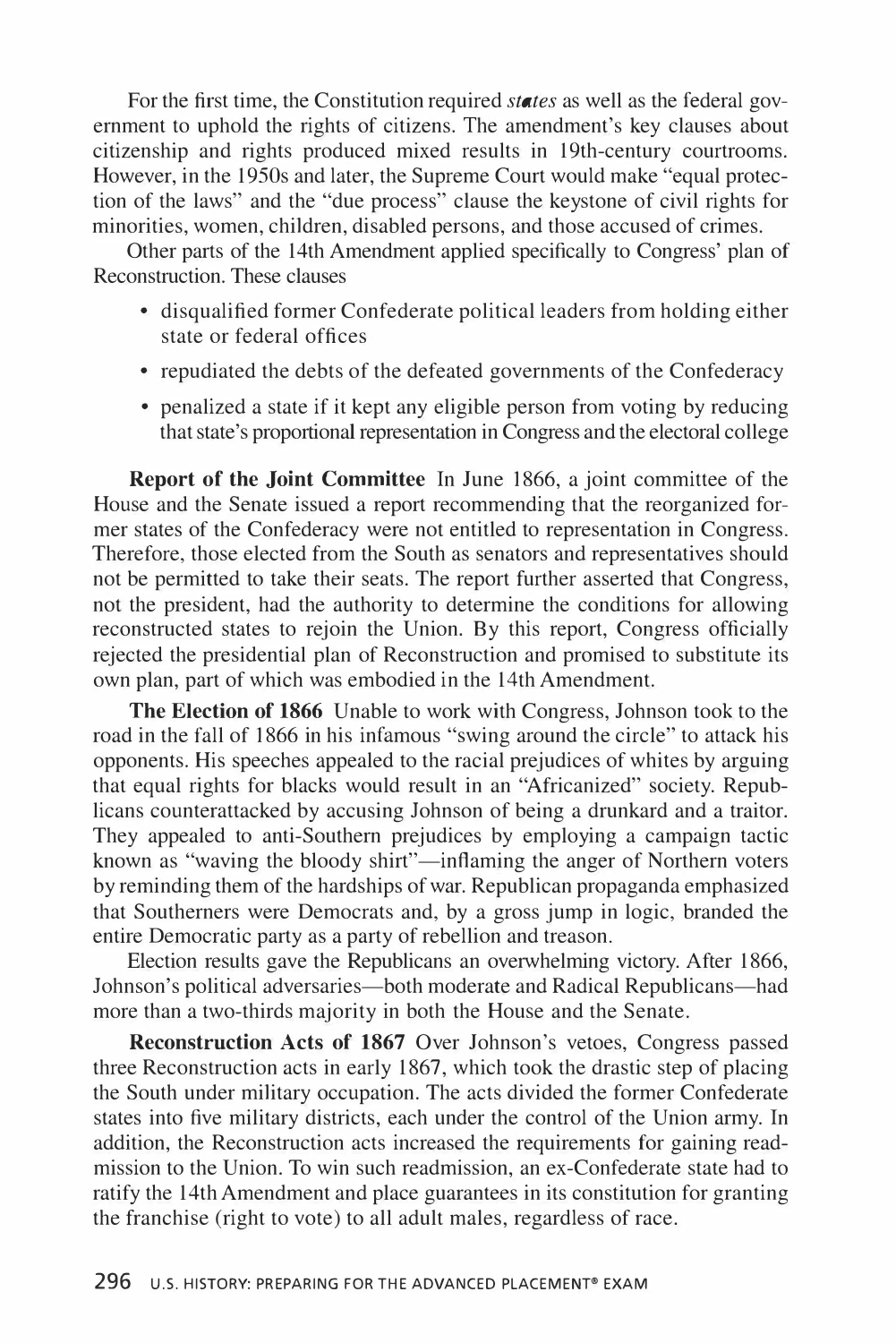## *Impeachment of Andrew Johnson*

Also in 1867, over Johnson's veto, Congress passed the Tenure of Office Act. This law, which may have been an unconstitutional violation of executive authority, prohibited the president from removing a federal official or military commander without the approval of the Senate. The purpose of the law was strictly political. Congress wanted to protect the Radical Republicans in Johnson's cabinet, such as Secretary of War Edwin Stanton, who was in charge of the military governments in the South.

Believing the new law to be unconstitutional, Johnson challenged it by dismissing Stanton on his own authority. The House responded by impeaching Johnson, charging him with 11 "high crimes and misdemeanors." Johnson thus became the first president to be impeached. (Bill Clinton was impeached in 1998.) In 1868, after a three-month trial in the Senate, Johnson's political enemies fell one vote short of the necessary two-thirds vote required to remove a president from office. Seven moderate Republicans joined the Democrats in voting against conviction because they thought it was a bad precedent to remove a president for political reasons.

## *Reforms After Grant's Election*

The impeachment and trial of Andrew Johnson occurred in 1868, a presidential election year. At their convention, the Democrats nominated another candidate, Horatio Seymour, so that Johnson's presidency would have ended soon in any case, with or without impeachment by the Republicans.

**The Election of 1868** At their convention, the Republicans turned to a war hero, giving their presidential nomination to General Ulysses S. Grant, even though Grant had no political experience. Despite Grant's popularity in the North, he managed to win only 300,000 more popular votes than his Democratic opponent. The votes of 500,000 blacks gave the Republican ticket its margin of victory. Even the most moderate Republicans began to realize that the voting rights of the freedmen needed federal protection if their party hoped to keep control of the White House in future elections.

**Fifteenth Amendment** Republican majorities in Congress acted quickly in 1869 to secure the vote for African Americans. Adding one more Reconstruction amendment to those already adopted (the 13th Amendment in 1865 and the 14th Amendment in 1868), Congress passed the 15th Amendment, which prohibited any state from denying or abridging a citizen's right to vote "on account of race, color, or previous condition of servitude." It was ratified in 1870.

**Civil Rights Act of 1875** The last civil rights reform enacted by Congress in Reconstruction was the Civil Rights Act of 1875. This law guaranteed equal accommodations in public places (hotels, railroads, and theaters) and prohibited courts from excluding African Americans from juries. However, the law was poorly enforced because moderate and conservative Republicans felt frustrated trying to reform an unwilling South—and feared losing white votes in the North. By 1877, Congress would abandon Reconstruction completely.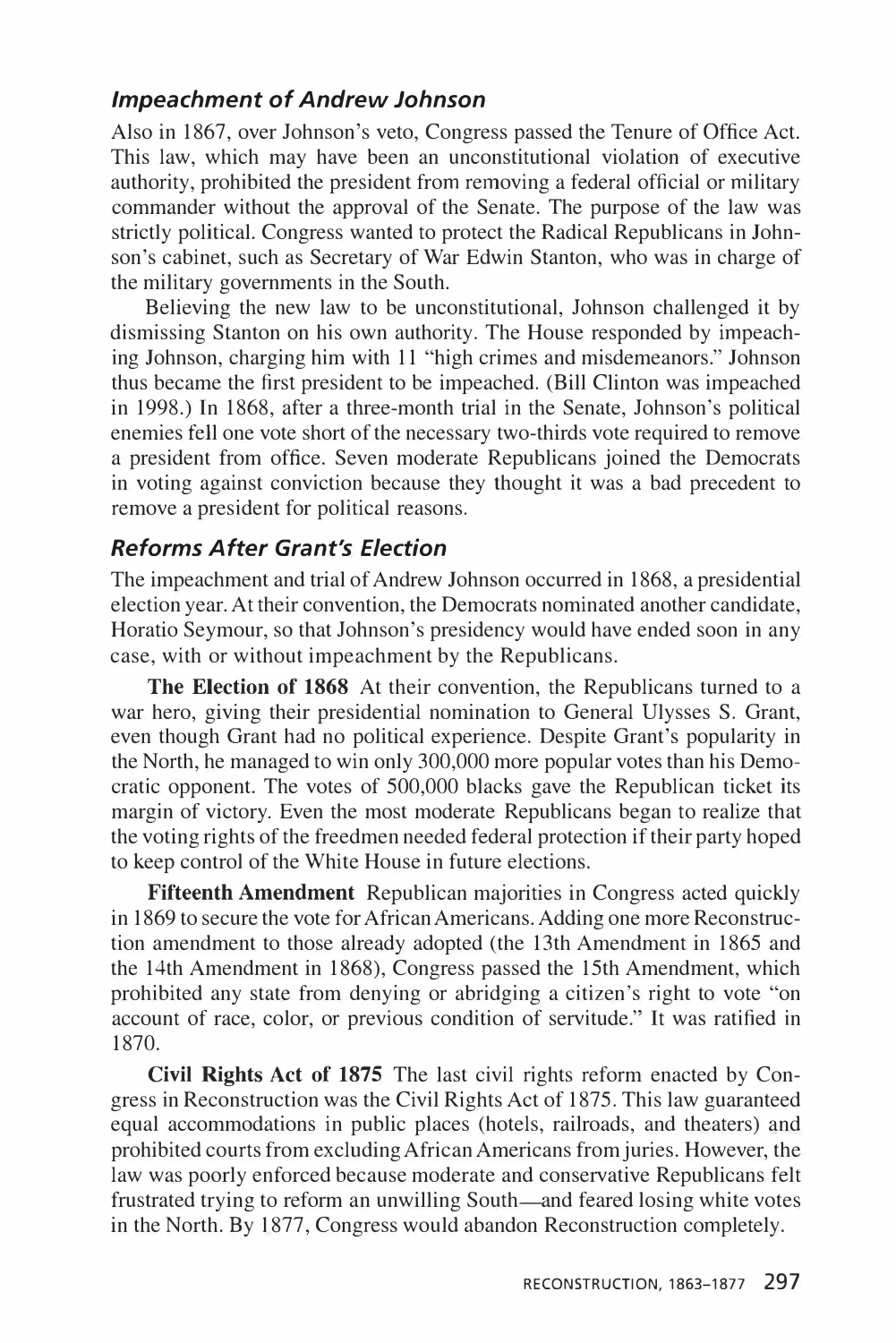# **Reconstruction in the South**

During the second round of Reconstruction, dictated by Congress, the Republican party in the South dominated the governments of the ex-Confederate states. Beginning in 1867, each Republican-controlled government was under the military protection of the U.S. Army until such time as Congress was satisfied that a state had met its Reconstruction requirements. Then the troops were withdrawn. The period of Republican rule in a Southern state lasted from as little as one year (Tennessee) to as much as nine years (Florida), depending on how long it took conservative Democrats to regain control.

#### *Composition of the Reconstruction Governments*

In every Radical, or Republican, state government in the South except one, whites were in the majority in both houses of the legislature. The exception was South Carolina, where the freedmen controlled the lower house in 1873. Republican legislators included native-born white Southerners, freedmen, and recently arrived Northerners.

**"Scalawags" and "Carpetbaggers"** Democratic opponents gave nicknames to their hated Republican rivals. They called Southern Republicans "scalawags" and Northern newcomers "carpetbaggers." Southern whites who supported the Republican governments were usually former Whigs who were interested in economic development for their state and peace between the sections. Northerners went South after the war for various reasons. Some were investors interested in setting up new businesses, while others were ministers and teachers with humanitarian goals. Some went simply to plunder.

**African American Legislators** Most of the African Americans who held elective office in the reconstructed state governments were educated property holders who took moderate positions on most issues. During the Reconstruction era, Republicans in the South sent two African Americans (Blanche K. Bruce and Hiram Revels) to the Senate and more than a dozen African Americans to the House of Representatives. Revels was elected in 1870 to take the Senate seat from Mississippi once held by Jefferson Davis. Seeing African Americans and former slaves in positions of power caused bitter resentment among disfranchised ex-Confederates.

## *Evaluating the Republican Record*

Much controversy still surrounds the legislative record of the Republicans during their brief control of Southern state politics. Did they abuse their power for selfish ends (plunder and corruption), or did they govern responsibly in the public interest? They did some of each.

**Accomplishments** On the positive side, Republican legislators liberalized state constitutions in the South by providing for universal male suffrage, property rights for women, debt relief, and modern penal codes. They also promoted the building of roads, bridges, railroads, and other internal improvements. They established such needed state institutions as hospitals, asylums, and homes for the disabled. The reformers established state-supported public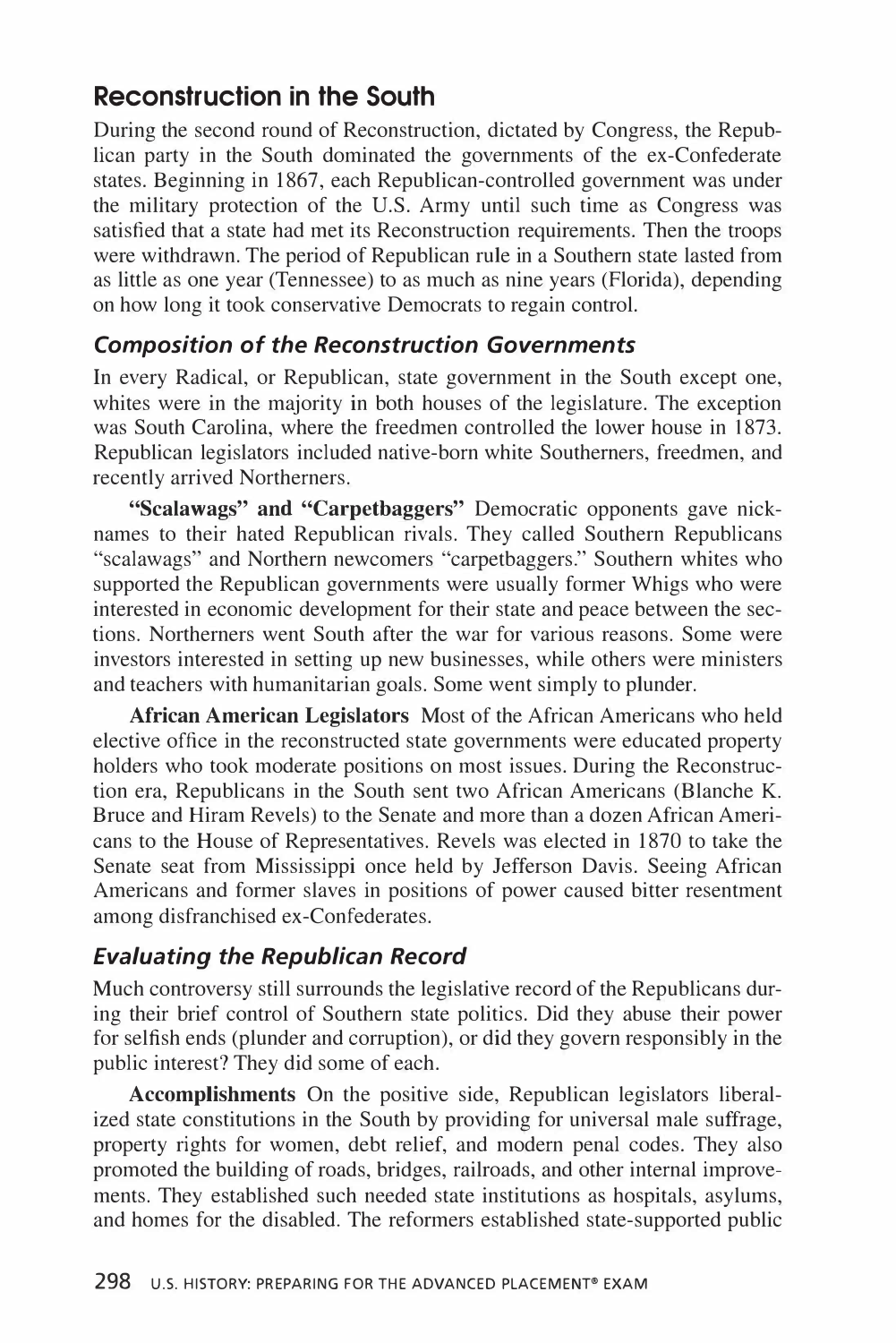school systems in the South, which benefited whites and African Americans alike. They paid for these improvements by overhauling the tax system and selling bonds.

**Failures** Long after Reconstruction ended, many Southerners and some Northern historians continued to depict Republican rule as utterly wasteful and corrupt. Some instances of graft and wasteful spending did occur, as Republican politicians took advantage of their power to take kickbacks and bribes from contractors who did business with the state. However, corruption occurred throughout the country, Northern states and cities as well. No geographic section, political party, or ethnic group was immune to the general decline in ethics in government that marked the postwar era.

# *African Americans Adjusting to Freedom*

Undoubtedly, the Southerners who had the greatest adjustment to make during the Reconstruction era were the freedmen and freedwomen. Having been so recently emancipated from slavery, they were faced with the challenges of securing their economic survival as well as their political rights as citizens.

**Building Black Communities** Freedom meant many things to Southern blacks: reuniting families, learning to read and write, migrating to cities where "freedom was free-er." Most of all, ex-slaves viewed emancipation as an opportunity for achieving independence from white control. This drive for autonomy was most evident in the founding of hundreds of independent African American churches after the war. By the hundreds of thousands, African Americans left white-dominated churches for the Negro Baptist and African Methodist Episcopal churches. During Reconstruction, black ministers emerged as leaders in the African American community.

| Percentage of School Age Children Enrolled, 1850 to 1880 |       |                         |  |
|----------------------------------------------------------|-------|-------------------------|--|
| Year                                                     | White | <b>African American</b> |  |
| 1850                                                     | 56    |                         |  |
| 1860                                                     | 60    |                         |  |
| 1870                                                     | 54    | 10                      |  |
| 1880                                                     | 62    | 34                      |  |

**Source:** U.S. Bureau of the Census. *Historical Statistics of the United States, Colonial Times to 1970* 

The desire for education induced large numbers of African Americans to use their scarce resources to establish independent schools for their children and to pay educated African Americans to become their teachers. Black colleges such as Howard, Atlanta, Fisk, and Morehouse were established during Reconstruction to prepare African American black ministers and teachers.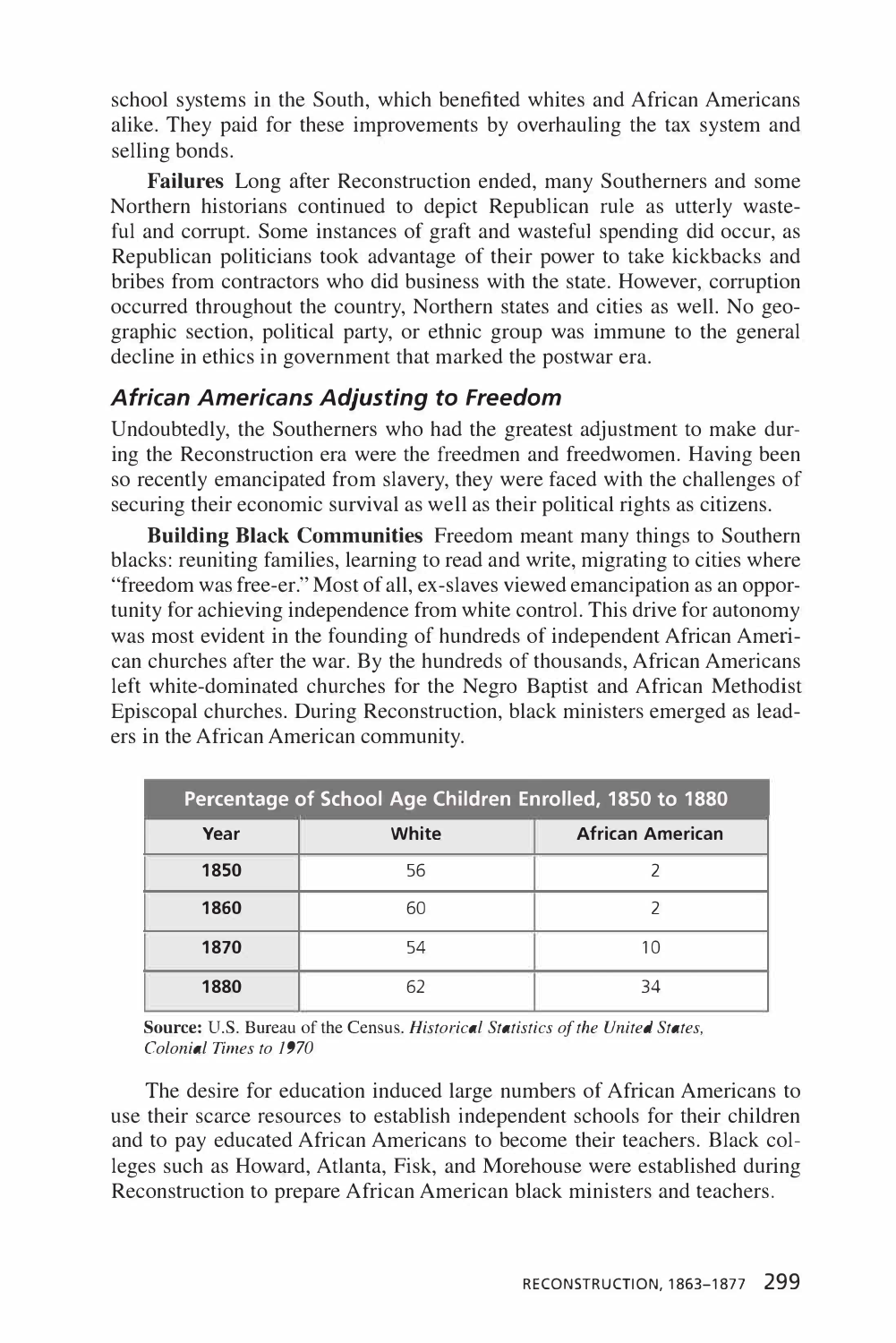Another aspect of blacks' search for independence and self-sufficiency was the decision of many freedmen to migrate away from the South and establish new black communities in frontier states such as Kansas.

**Sharecropping** The South's agricultural economy was in turmoil after the war, in part because landowners had lost their compulsory labor force. At first, white landowners attempted to force freed African Americans into signing contracts to work the fields. These contracts set terms that nearly bound the signer to permanent and unrestricted labor—in effect, slavery by a different name. African Americans' insistence on autonomy, however, combined with changes in the postwar economy, led white landowners to adopt a system based on tenancy and sharecropping. Under sharecropping, the landlord provided the seed and other needed farm supplies in return for a share (usually half) of the harvest. While this system gave poor people of the rural South (whites as well as African Americans) the opportunity to work a piece of land for themselves, sharecroppers usually remained either dependent on the landowners or in debt to local merchants. By 1880, no more than 5 percent of Southern African Americans had become independent landowners. Sharecropping had evolved into a new form of servitude.

# **The North During Reconstruction**

The North's economy in the postwar years continued to be driven by the Industrial Revolution and the pro-business policies of the Republicans. As the South struggled to reorganize its labor system, Northerners focused on railroads, steel, labor problems, and money.

#### *Greed and Corruption*

During the Grant administration, as the material interests of the age took center stage, the idealism of Lincoln's generation and the Radical Republicans' crusade for civil rights were pushed aside.

**Rise of the Spoilsmen** In the early 1870s, leadership of the Republican party passed from reformers (Thaddeus Stevens, Charles Sumner, and Benjamin Wade) to political manipulators such as Senators Roscoe Conkling of New York and James Blaine of Maine. These politicians were masters of the game of patronage-giving jobs and government favors (spoils) to their supporters.

**Corruption in Business and Government** The postwar years were notorious for the corrupt schemes devised by business bosses and political bosses to enrich themselves at the public's expense. For example, in 1869, Wall Street financiers Jay Gould and James Fisk obtained the help of President Grant's brother-in-law in a scheme to corner the gold market. The Treasury Department broke the scheme, but not before Gould had made a huge profit.

In the Credit Mobilier affair, insiders gave stock to influential members of Congress to avoid investigation of the profits they were making-as high as 348 percent—from government subsidies for building the transcontinental railroad. In the case of the Whiskey Ring, federal revenue agents conspired with the liquor industry to defraud the government of millions in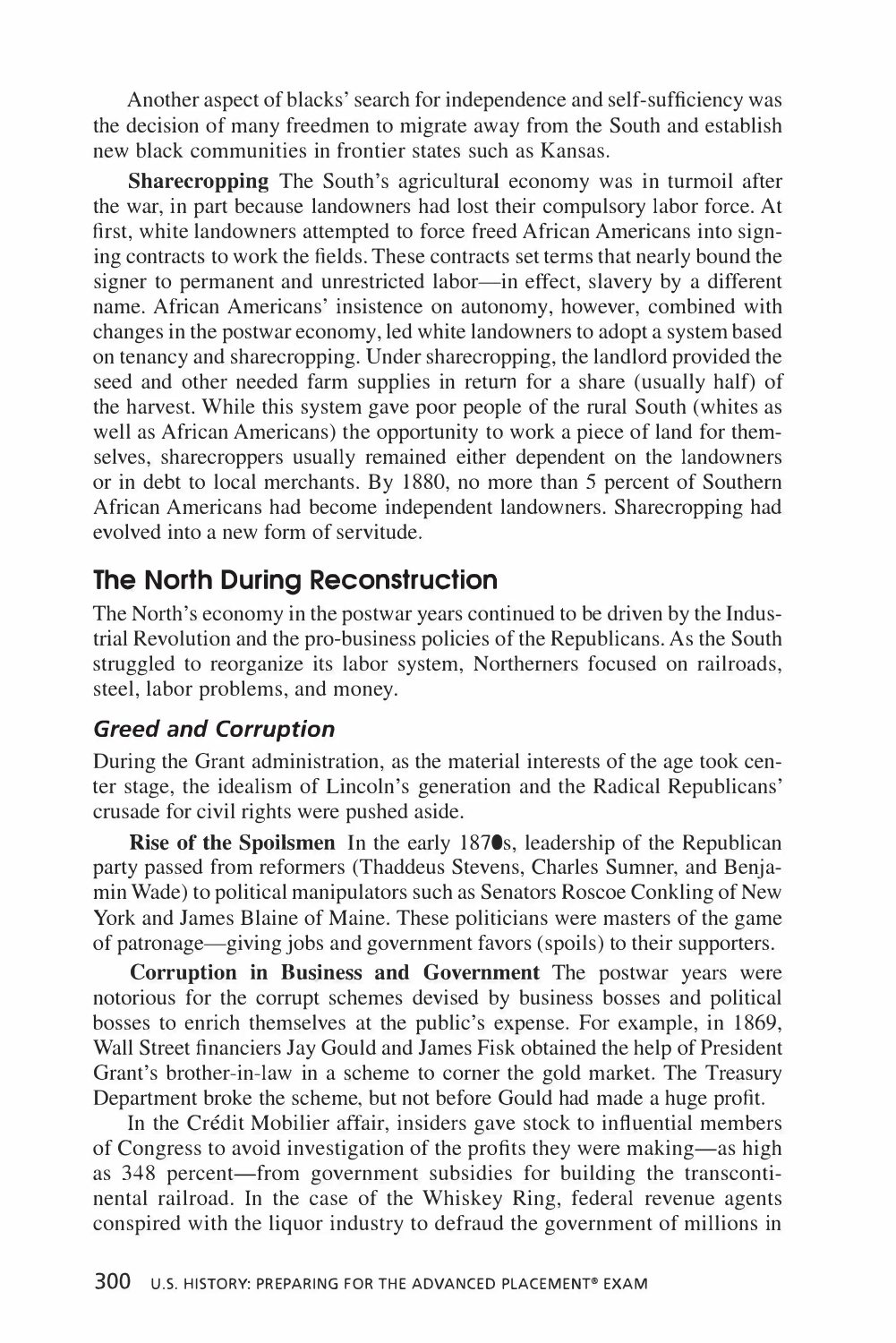taxes. While Grant himself did not personally profit from the corruption, his loyalty to dishonest men around him badly tarnished his presidency.

Local politics in the Grant years were equally scandalous. In New York City, William Tweed, the boss of the local Democratic party, masterminded dozens of schemes for helping himself and cronies to large chunks of graft. The Tweed Ring virtually stole about \$200 million from New York's taxpayers before *The New York Times* and the cartoonist Thomas Nast exposed "Boss" Tweed and brought about his arrest and imprisonment in 1871.



## *The Election of 1872*

The scandals of the Grant administration drove reform-minded Republicans to break with the party in 1872 and select Horace Greeley, editor of the New York *Tribune,* as their presidential candidate. The Liberal Republicans advocated civil service reform, an end to railroad subsidies, withdrawal of troops from the South, reduced tariffs, and free trade. Surprisingly, the Democrats joined them and also nominated Greeley.

The regular Republicans countered by merely "waving the bloody shirt" again-and it worked. Grant was reelected in a landslide. Just days before the counting of the electoral vote, the luckless Horace Greeley died.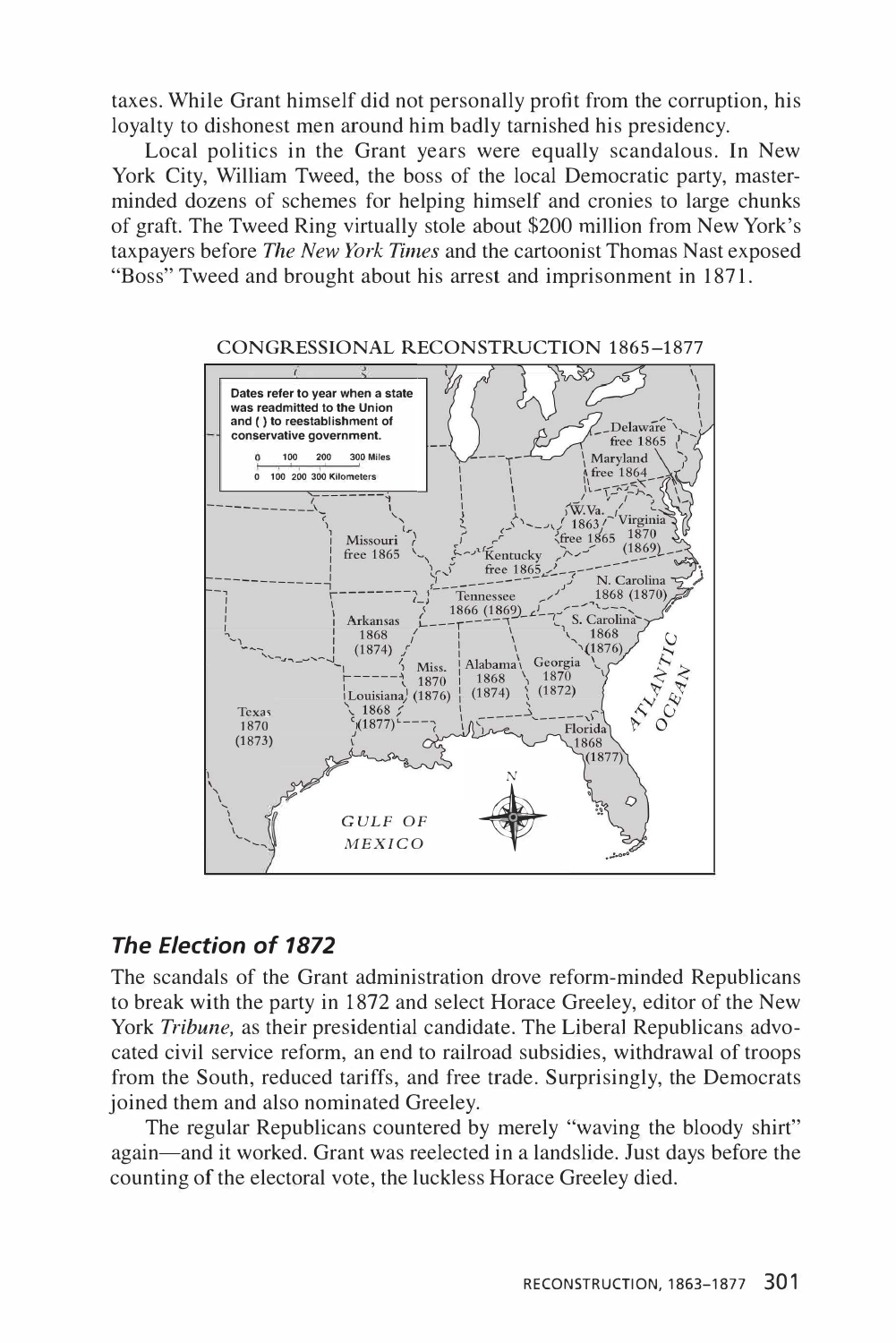# *The Panic of 1873*

Grant's second term began with an economic disaster that rendered thousands of Northern laborers both jobless and homeless. Overspeculation by financiers and overbuilding by industry and railroads led to widespread business failures and depression. Debtors on the farms and in the cities, suffering from the tight money policies, demanded the creation of greenback paper money that was not supported by gold. In 1874, Grant finally decided to side with the hard-money bankers and creditors who wanted a money supply backed by gold and vetoed a bill calling for the release of additional greenbacks.

# **The End of Reconstruction**

During Grant's second term, it was apparent that Reconstruction had entered another phase, which proved to be its third and final round. With Radical Republicanism on the wane, Southern conservatives—known as redeemers took control of one state government after another. This process was completed by 1877. The redeemers had different social and economic backgrounds, but they agreed on their political program: states' rights, reduced taxes, reduced spending on social programs, and white supremacy.

# *White Supremacy and the Ku Klux Klan*

During the period that Republicans controlled state governments in the South, groups of Southern whites organized secret societies to intimidate blacks and white reformers. The most prominent of these was the Ku Klux Klan, founded in 1867 by an ex-Confederate general, Nathaniel Bedford Forrest. The "invisible empire" burned black-owned buildings and flogged and murdered freedmen to keep them from exercising their voting rights. To give federal authorities the power to stop Ku Klux Klan violence and to protect the civil rights of citizens in the South, Congress passed the Force Acts of 1870 and 1871.

# *The Amnesty Act of 1872*

Seven years after Lee's surrender at Appomattox, many Northerners were ready to put hatred of the Confederacy behind them. As a sign of the changing times, Congress in 1872 passed a general amnesty act that removed the last of the restrictions on ex-Confederates, except for the top leaders. The chief political consequence of the Amnesty Act was that it allowed Southern conservatives to vote for Democrats to retake control of state governments.

# *The Election of 1876*

By 1876, federal troops had been withdrawn from all but three Southern states-South Carolina, Florida, and Louisiana. The Democrats had returned to power in all ex-Confederate states except these. This fact was to play a critical role in the presidential election.

At their convention, the Republicans looked for someone untouched by the corruption of the Grant administration and nominated the governor of Ohio, Rutherford B. Hayes. The Democrats chose New York's reform governor,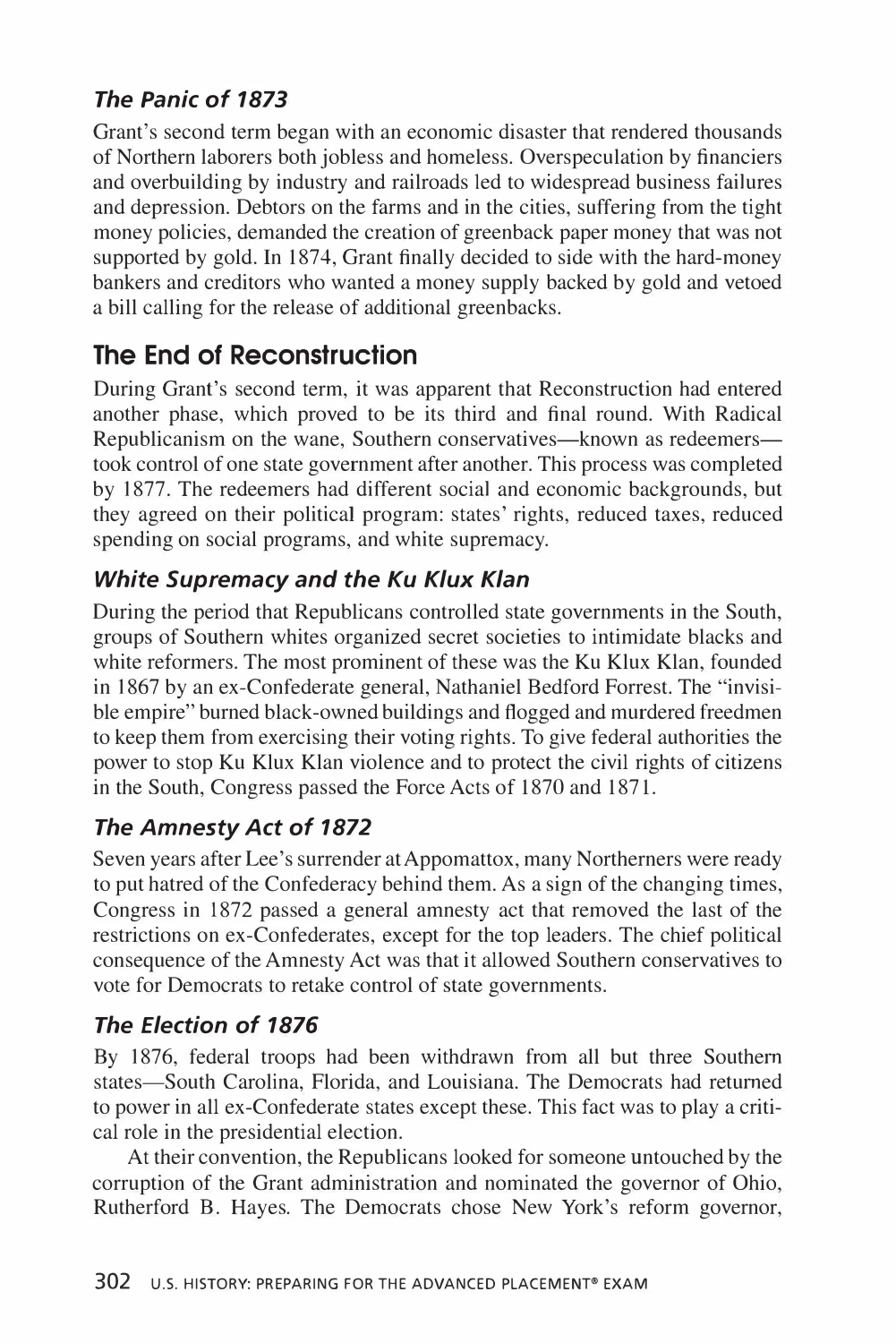Samuel J. Tilden, who had made a name for himself fighting the corrupt Tweed Ring. In the popular votes, the Democrats had won a clear majority and expected to put Tilden in the White House. However, in three Southern states, the returns were contested. To win the election, Tilden needed only one *electoral* vote from the contested returns of South Carolina, Florida, and Louisiana.

A special electoral commission was created to determine who was entitled to the disputed votes of the three states. In a straight party vote of 8-7, the commission gave all the electoral votes to Hayes, the Republican. Outraged Democrats threatened to filibuster the results and send the election to the House of Representatives, which they controlled.

#### *The Compromise of 1877*

Leaders of the two parties worked out an informal deal. The Democrats would allow Hayes to become president. In return, he would (1) immediately end federal support for the Republicans in the South, and (2) support the building of a Southern transcontinental railroad. Shortly after his inauguration, President Hayes fulfilled his part in the Compromise of 1877 and promptly withdrew the last of the federal troops protecting African Americans and other Republicans.

The end of a federal military presence in the South was not the only thing that brought Reconstruction to an end. In a series of decisions in the 1880s and 1890s, the Supreme Court struck down one Reconstruction law after another that protected blacks from discrimination. Supporters of the New South promised a future of industrial development, but most Southern African Americans and whites in the decades after the Civil War remained poor farmers, and they fell further behind the rest of the nation.

#### **HISTORICAL PERSPECTIVES:** DID RECONSTRUCTION FAIL?

Reconstruction may be the most controversial period in U.S. history. Generations of both northern and southern historians, starting with William Dunning in the early 1900s, portrayed Reconstruction as a failure. According to this traditional interpretation, illiterate African Americans and corrupt Northern carpetbaggers abused the rights of Southern whites and stole vast sums from the state governments. The Radical Republicans brought on these conditions when, in an effort to punish the South, they gave the former slaves too many rights too soon. The Dunning school of historical thought provided a rationale for the racial segregation in the early 20th century. It was given popular expression in a 1915 movie, D. W. Griffith's *The Birth of a Nation,* which pictured the Ku Klux Klanmen as the heroes coming to the rescue of Southern whites oppressed by vindictive Northern radicals and African Americans.

*continued*